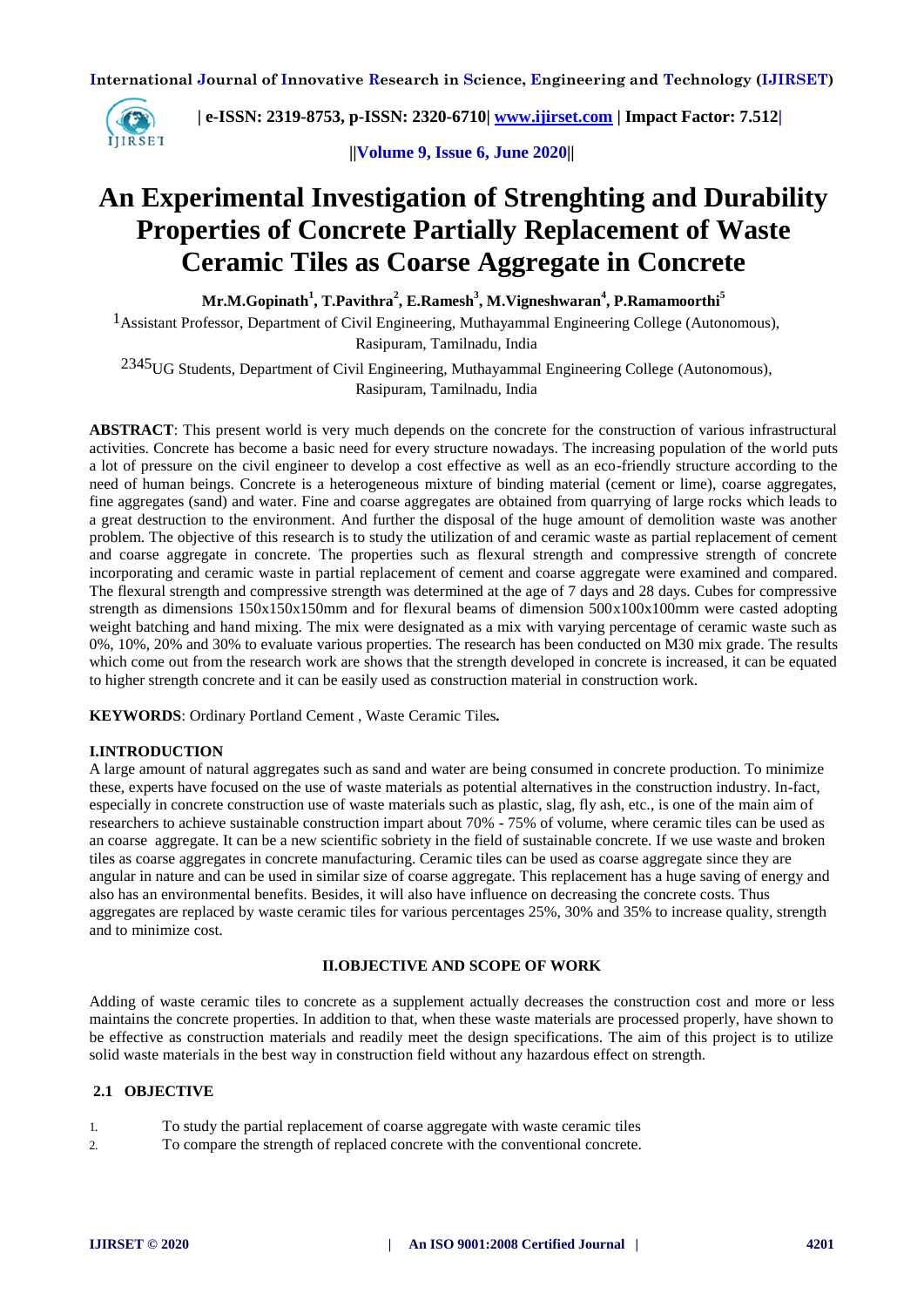

 **| e-ISSN: 2319-8753, p-ISSN: 2320-6710| [www.ijirset.com](http://www.ijirset.com/) | Impact Factor: 7.512|**

#### **||Volume 9, Issue 6, June 2020||**

#### **2.2 SCOPE OF THE WORK**

The scope of this study aims at manufacturing a concrete of high strength by using waste ceramic tiles as coarse aggregates. Replacement was done in 25%, 30%, 35% and this would lead to considerable environmental benefits and would be economical. We can also determine the mix ratio for coarse aggregate for obtaining optimum strength.

# **III. METHODOLOGY**



#### **IV.EXPERIMENTALMATERIALS**

Ceramic tiles aggregate are hard having considerable value of specific gravity, light weight than normal aggregate and rough surface on one side and smooth surface on other side. Replacement of ceramic aggregate is not only cost effective but also environment-friendly. The waste ceramic tiles are broken into pieces in nominal size (20mm as per IS 383-1970) and mixed with concrete as partial replacement of coarse aggregate. The usage of waste tiles would lead to reduce the environmental pollution. The properties of ceramic tiles are well within the range of the values of concrete making aggregate since, there are no harmful chemical on tiles

| S.NO | <b>PROPERTIES</b> | <b>WASTE CERAMIC</b> |
|------|-------------------|----------------------|
|      |                   | <b>TILES</b>         |
|      | Particle shape    | irregular            |
|      | Size              | $10$ mm- $20$ mm     |
|      | texture           | Smooth and glassy    |

# **Table 1 physical properties of ceramic aggregate**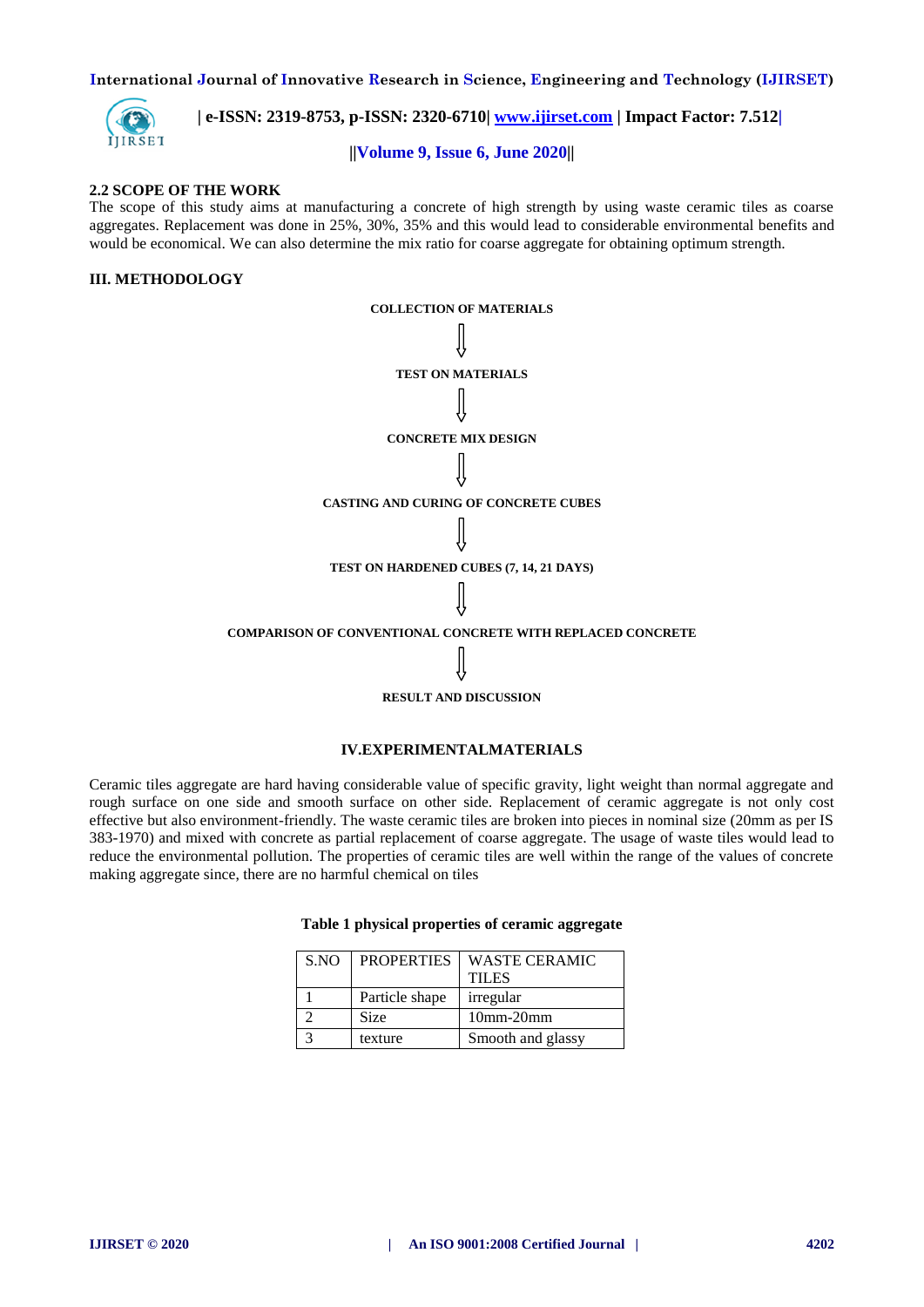

# **| e-ISSN: 2319-8753, p-ISSN: 2320-6710| [www.ijirset.com](http://www.ijirset.com/) | Impact Factor: 7.512|**

**||Volume 9, Issue 6, June 2020||** 



**Figure 1. Compressive strength of replaced waste ceramic tiles**

Other materials such as cement, sand are also tested. Cement is a binding material and it is tested for its physical properties such as specific gravity (3.15 average specific gravity), consistency (0.29), and initial and final setting time. The fine aggregate should pass through a IS sieve of size 4.75mm and the sand should be free from impurities. The fine aggregates are also tested for its physical properties such as Specific gravity  $-2.66$  and average water absorption  $-0.7$ . The coarse aggregates showed the following test results on their physical properties, Specific gravity  $-2.73$ , which must pass through 20mm sieve and retained in 12mm sieve will be used for casting all specimens.

#### **V.CONCRETE MIX DESIGN**

The concrete mix has been designed based on Indian standard code IS: 456-2000. The cement content must be adequate for mild exposure condition as per IS:456-2000. Degree of workability should be around 0.09 and degree of quality control must be good for concrete.

| Mix<br>material  | Control<br>cube(Kg) | 25%<br>Replace<br>(Kg) | 30%<br>Replace(<br>Kg) | 35%<br>Replace<br>(Kg) |
|------------------|---------------------|------------------------|------------------------|------------------------|
| Cement           | 1.66                | 1.66                   | 1.66                   | 1.66                   |
| F.A              | 2.5                 | 2.5                    | 2.5                    | 2.5                    |
| C.A              | 5                   | 3.75                   | 3.5                    | 3.25                   |
| Ceramic<br>tiles | 0                   | 1.25                   | 1.5                    | 1.75                   |

## **TABLE2. MIX PROPORTION**

**Table 3. Concrete mixture with different proportion of waste ceramic tiles**

#### **VI . RESULT AND CONCLUSION**

**6.1 Compressive strength:** There are nine cube specimens 150\*150\*150mm size (as per the IS10086- 1982) is casted by M20 grade and mix design for compressive strength test. The concrete is immersed in water for 28 days. The specimens are taken on 7 days from the day of curing, 14 days and 28 days.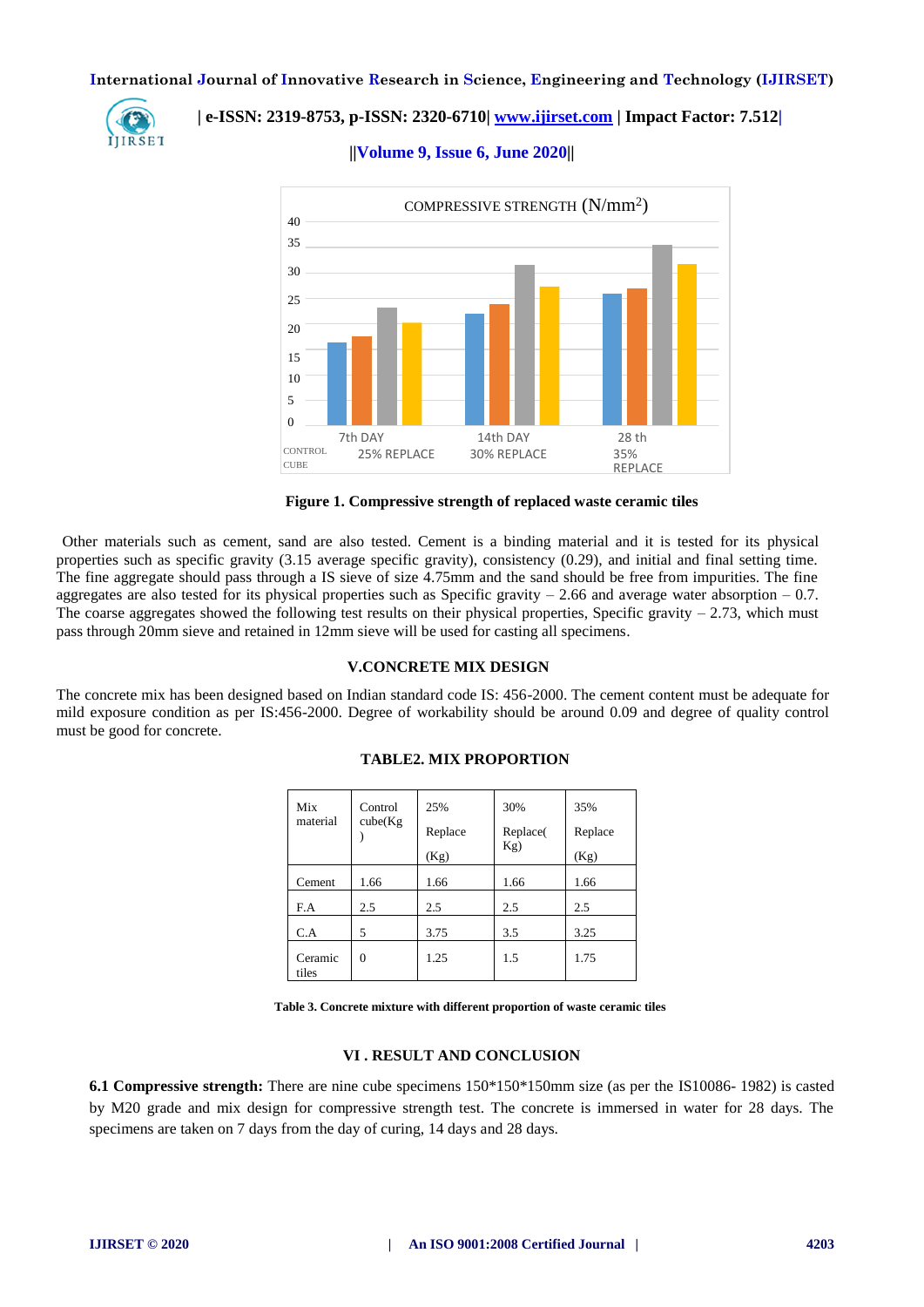

# **| e-ISSN: 2319-8753, p-ISSN: 2320-6710| [www.ijirset.com](http://www.ijirset.com/) | Impact Factor: 7.512|**

#### **||Volume 9, Issue 6, June 2020||**

Table 4 . Comparison compressive strength test results

| WATER(Kg) | CEMENT(Kg) | F.A  | C.A(Kg) |
|-----------|------------|------|---------|
|           | 1.25       | 3.25 |         |



|                        | Control<br>cube<br>(N/mm <sup>2</sup> ) | 25% replace<br>οf<br>C.A(N/mm <sup>2</sup> ) | 30% replace<br>οf<br>C.A(N/mm <sup>2</sup> ) | 35% replace<br>of<br>C.A(N/mm <sup>2</sup> ) |
|------------------------|-----------------------------------------|----------------------------------------------|----------------------------------------------|----------------------------------------------|
| 7 <sup>TH</sup><br>Day | 16.13                                   | 17.5                                         | 23.2                                         | 20.23                                        |
| $14^{TH}$<br>Day       | 22.01                                   | 23.8                                         | 31.5                                         | 27.3                                         |
| $28^{TH}$<br>Day       | 25.9                                    | 26.88                                        | 35.47                                        | 31.67                                        |

#### **Figure 2. Split tensile strength of replaced waste**

After 28 days curing when compared with conventional concrete, replacement of 25% ceramic tiles gives compressive strength of 26.88N/mm2 and which is 0.98N/mm2 greater than conventional concrete. And replacement of 30% tiles give strength of 35.47N/mm2 and which is greater than the ordinary concrete by 9.57N/mm . Further increase in percentage will result in decrease in value so the optimum percentage is 30%

# **6.2 SPLIT TENSILE STRENGTH**

Nine cylinder moulds of size 150 mm diameter and 300 mm height are casted with various replacement percentages of sand and cement with waste ceramic tiles and de-moulded 3 hours from the casting. The specimens were immersed into water for curing up to 7, 14, 28 days.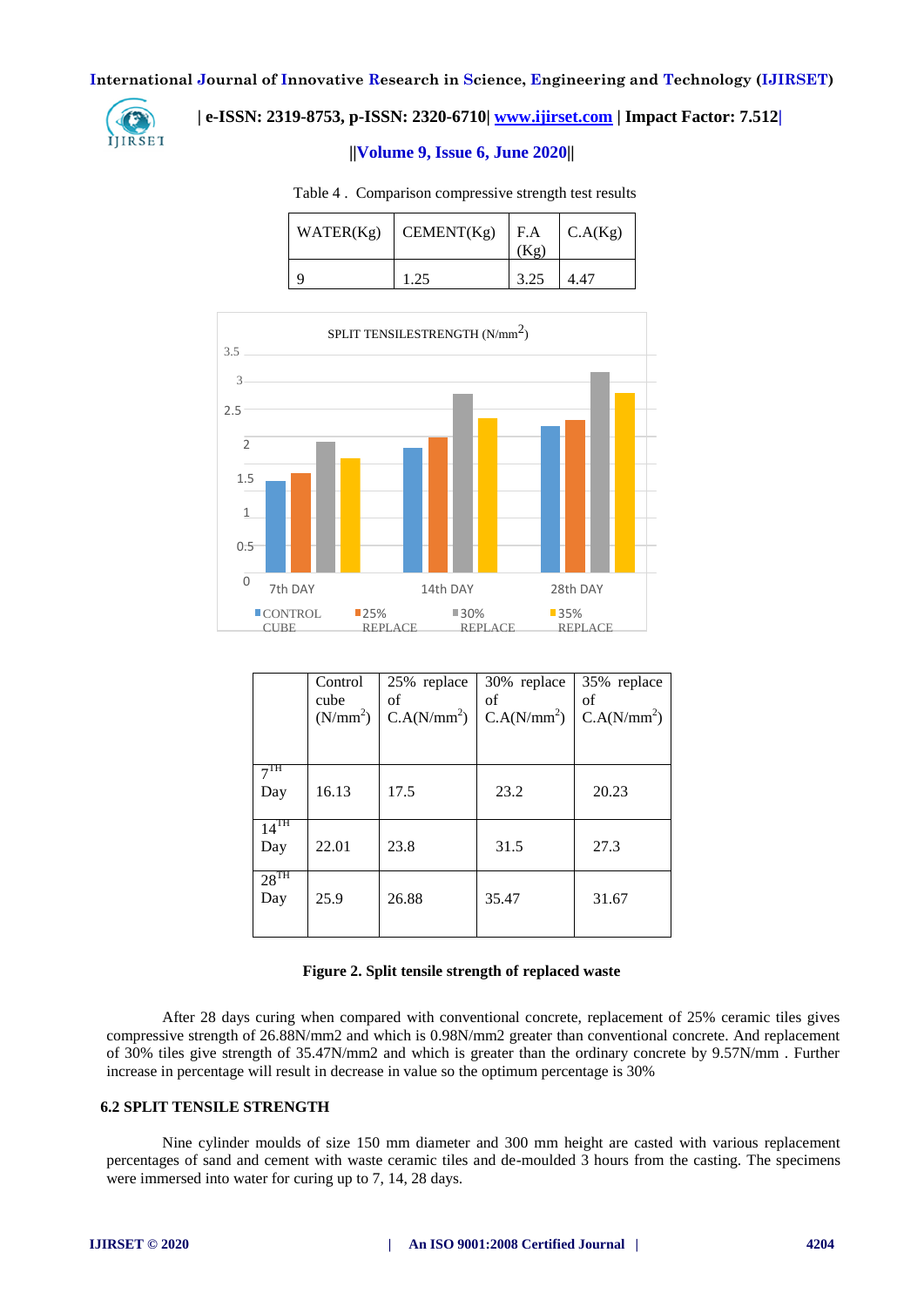

# **| e-ISSN: 2319-8753, p-ISSN: 2320-6710| [www.ijirset.com](http://www.ijirset.com/) | Impact Factor: 7.512|**

# **||Volume 9, Issue 6, June 2020||**

|                           | control cube | 25% replace<br>C.A<br>of<br>(N/mm <sup>2</sup> ) | 30% replace<br>οf<br>C.A(N/mm <sup>2</sup> ) | 35%<br>replace<br>of C.A<br>(N/mm <sup>2</sup> ) |
|---------------------------|--------------|--------------------------------------------------|----------------------------------------------|--------------------------------------------------|
| $\neg$ TH<br>day          | 1.677        | 1.82                                             | 2.41                                         | 2.10                                             |
| $14^{TH}$<br>day          | 2.29         | 2.48                                             | 3.28                                         | 2.84                                             |
| $28^{\mathrm{TH}}$<br>day | 2.69         | 2.8                                              | 3.69                                         | 3.3                                              |

### **Table 5. Split tensile strength test result**

After 28days curing when we compared replaced concrete to conventional concrete the addition of 25% of ceramic tiles gives flexural strength of  $2.8N/mm^2$ . And addition of 30%tiles gives  $3.69N/mm^2$  which is greater than conventional concrete by  $1N/mm^2$ . Further addition of replacement will lead to decrement.

#### **VII CONCLUSION**

From the experimental study and discussion, it is concluded that addition of waste ceramic tiles are economical, easily available and advisable from the environmental point of view, so that it results in reduction of construction based. For natural aggregates mining is required but tiles can ignore this process.

- 1. From the test result it shown, only the partial replacement is successful rather than complete replacement of ceramic tiles as coarse aggregate. Beyond a certain percentage of replacement strength starts todecrease.
- 2. Compressive strength increases at 30% replacement of ceramic tiles and decreases on increasing the proportion. So 30%of replacement is an optimumpercentage.
- 3. The compressive strength of ordinary concrete is 25.9 N/mm<sup>2</sup> and the increased strength in replaced concrete at 30% was 35.47N/mm<sup>2</sup> at 28 days ofcuring.
- 4. Split tensile strength was found to be comparatively more than the control concrete. The strength of ordinary cylinder is 2.69N/mm<sup>2</sup> and the increased strength in replacement concrete at 30% was 3.69N/mm<sup>2</sup> at 28 dayscuring
- 5. There is no doubt that the use of waste ceramic tiles is cost free materials which represents substantial savings for civil construction and also reduces waste produced from construction or demolishingworks.

#### **REFERENCES**

- [1] Binci, "Effect of Crushed Ceramic and Basaltic Pumice as Fine Aggregate on Concrete Mortar Properties", construction and building materials, issue 2, PP 1191-1197,2007.
- [2] F. Pacheco-Torgal, S. Jalali, "Reusing Ceramic Wastes in Concrete", Construction and Building Materials, Vol 24, PP 832–838,2010.
- [3] Md Daniyal1, Shakeel Ahmad, "Application of Waste Ceramic Tile Aggregates in Concrete", International Journal of Innovative Research in Science, Engineering and Technology, Vol. 4, Issue 12,2015.
- [4] J.Swathi, V.Gnanadevi, "An Experimental Investigation On Concrete By Partial Replacement Of Copper Slag For Fine Aggregate And Ceramic Waste With Coarse Aggregate", International Journal of Emerging Technology in Computer Science & Electronics, Vol 13, Issue 4,2015.
- [5] O. Zimbili, W. Salim, M. Ndambuki, "A Review on the Usage of Ceramic Wastes in Concrete Production", International Journal of Civil, Environmental, Structural, Construction and Architectural Engineering Vol.8,2014.
- [6] M. Sekar, "Partial Replacement of Coarse Aggregate by Waste Ceramic Tile in Concrete", International Journal for Research in Applied Science & Engineering Technology", Volume 5 Issue III,2017.
- [7] Hemanth Kumar Ch,Ananda Ramakrishna K, SateeshBabu K, Guravaiah T, Naveen N, JaniSk, "Effect of Waste Ceramic Tiles in Partial Replacement of Coarse and Fine Aggregate of Concrete", International Advanced Research Journal in Science, Engineering and Technology,Vol. 2, Issue 6,2015.
- [8] Amitkumar D. Raval, Dr.Indrajit N. Patel, JayeshkumarPitroda, "Ceramic Waste: Effective Replacement Of Cement For Establishing Sustainable Concrete", International Journal of Engineering Trends and Technology, Vol.4, Issue 6,2013.